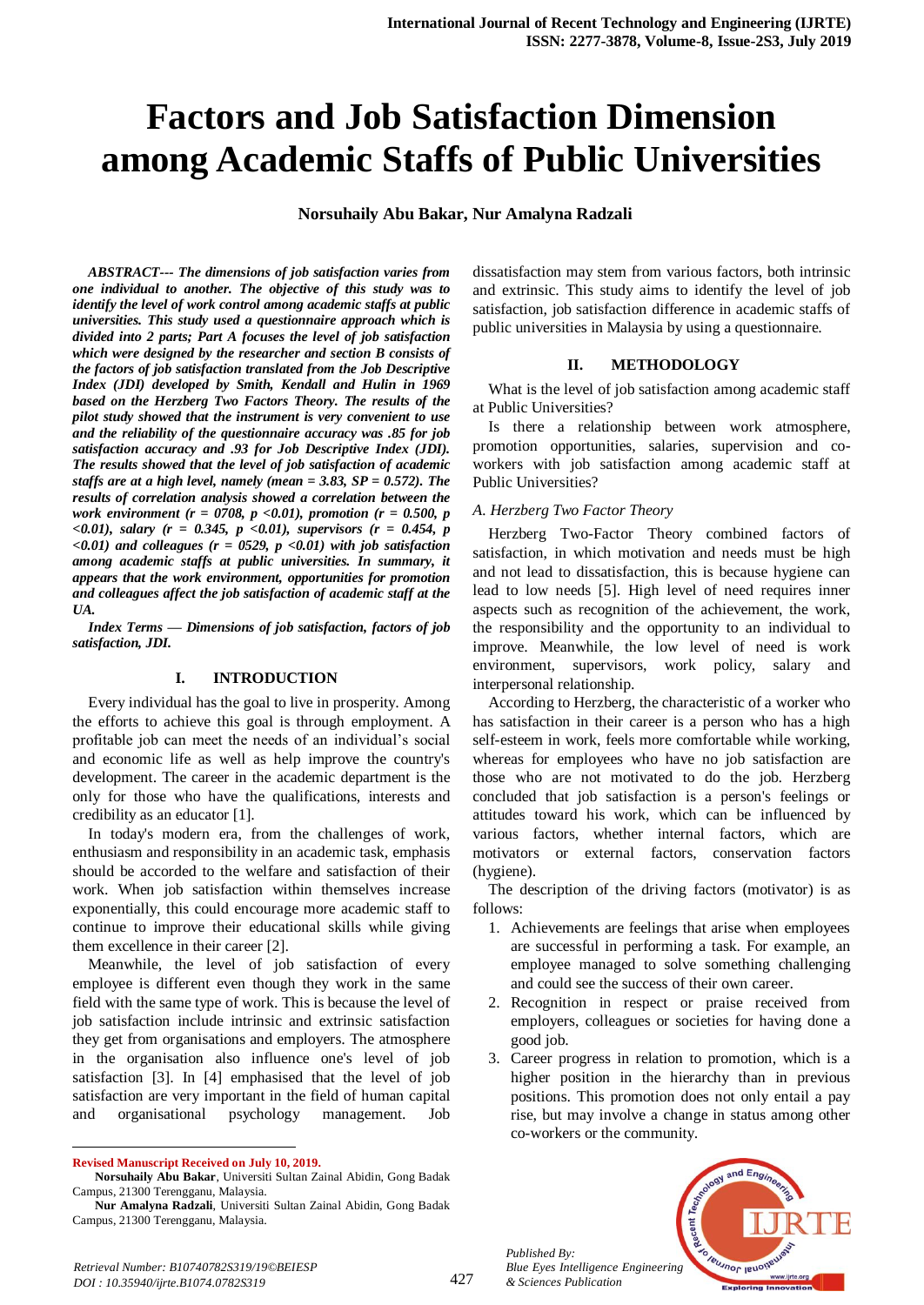### **FACTORS AND JOB SATISFACTION DIMENSION AMONG ACADEMIC STAFFS OF PUBLIC UNIVERSITIES**

- 4. The opportunity to improve oneself, which is an opportunity given by the organisation to learn or acquire new knowledge and skills from time to time.
- 5. The job itself relates to the acceptance of employees on the methods of performing tasks such as routine, diverse or boring work execution methods.
- 6. The responsibility and trust the management gives the employees to carry out their duties. This includes trusting employees to make reasonable decisions in solving task-related issues.

The description of conservation factors (hygiene) is as follows:

- 1. The organisation's policies and governance refers to all aspects of strategic organisational management such as the effectiveness of organisational policy to employees. Supervision is related to the way supervisors administer, guide and evaluate employee performance in a transparent and fair manner.
- 2. The job security refers to the expected guarantee of the job. In other words, the job has a future and employees cannot be fired without notice and reason.
- 3. Workplace conditions is related to work environments with enough equipment to carry out work and a calm, cheerful atmosphere that can help smooth operation.
- 4. Salary is one aspect of reward in the form of money given by the employer in return for the work done by the employee.
- 5. Interpersonal relationships are the relationship between employees with their colleagues and employees with other individuals at work.
- 6. Personal life is heavily influenced by the work itself that forms the traits of one's self, lifestyle, aspiration and value.
- 7. Status is the position of an employee when assuming an authority in work, responsibility, rights and privileges in the organisation.

### *B. Structural Concept*



**Fig. 1: Conceptual work structure**

Fig. 1 is a conceptual framework for this study. Five independent variables studied in this study were job satisfaction factors according to the Job Description Index (JDI) covering working conditions, promotion opportunities,

salaries, supervisors and colleagues would be the main indicators to identify factors affecting the satisfaction of academic workforce at the public universities

In addition, this study will also include the characteristics of the respondents' demographics and their level of job satisfaction.

### *C. The Dimensional Factor of Job Satisfaction Based on Job Descriptive Index (JDI)*

This job satisfaction survey uses a questionnaire created by [7] named "Job Descriptive Index (JDI)". This questionnaire has been modified to meet the objectives of the study. The translation of this questionnaire into Bahasa Malaysia was done by [7] and the consistency level was 0.80 to 0.88. JDI is used specifically to investigate five key aspects of contributing to job satisfaction such as academic work, promotion opportunities, salaries, supervisors and coworkers. This questionnaire is often used by local and overseas supervisors to measure work authority like what is explained by [7].

*"The job Descriptive Index is a self-report job satisfaction rating scale measuring five job facet: the job itself, supervision, pay, promotion and co-workers [7]".*

The above statement explains that there are five dimensions of work that illustrate the key elements through one's career, namely work environment, promotion opportunities, salaries, supervisors and co-workers.

### **III. RESULTS AND DISCUSSION**

Through the Influence of Workplace Factor, Promotion Opportunity, Salary, Supervisors and Co-workers in Job Satisfaction of Academic staffs In Public Universities, the results of this study are to discern the extent of the working environment factors, promotion opportunities, salaries, supervisors and colleagues affecting job satisfaction among academic staff at Public Universities as shown in Table 1.

**Table 1: Workplace factors, promotional opportunities, salaries, supervisors and co-workers' with job satisfaction**

| Variable                                                        | B       | Beta    | т        | Sig.     |  |  |
|-----------------------------------------------------------------|---------|---------|----------|----------|--|--|
| Work                                                            | .649    | .547    | 11.045   | $.000**$ |  |  |
| Environment                                                     |         |         |          |          |  |  |
| Promotion                                                       | .144    | .188    | 3.951    | $.000**$ |  |  |
| Opportunities                                                   |         |         |          |          |  |  |
| Salary                                                          | .000    | .000    | $-.006$  | .995     |  |  |
| Supervisors                                                     | $-.089$ | $-.083$ | $-1.446$ | .149     |  |  |
| Co-Workers                                                      | .225    | .227    | 4.137    | $.000**$ |  |  |
| $R^2 = 0.564$ ; F(5, 292) = 75.517, Sig. F = 0.000,<br>**p<0.01 |         |         |          |          |  |  |

The results in Table 1 show that work environment, promotion, salary, supervisors and co-workers are significantly influencing job satisfaction among academic staffs at Public Universities,  $R2 = 0.564$ , F  $(5, 292) =$ 75.517,  $p < 0.05$ . All prediction contribute towards 56.4% variance to job satisfaction among academic staffs at Public Universities.



*Published By:*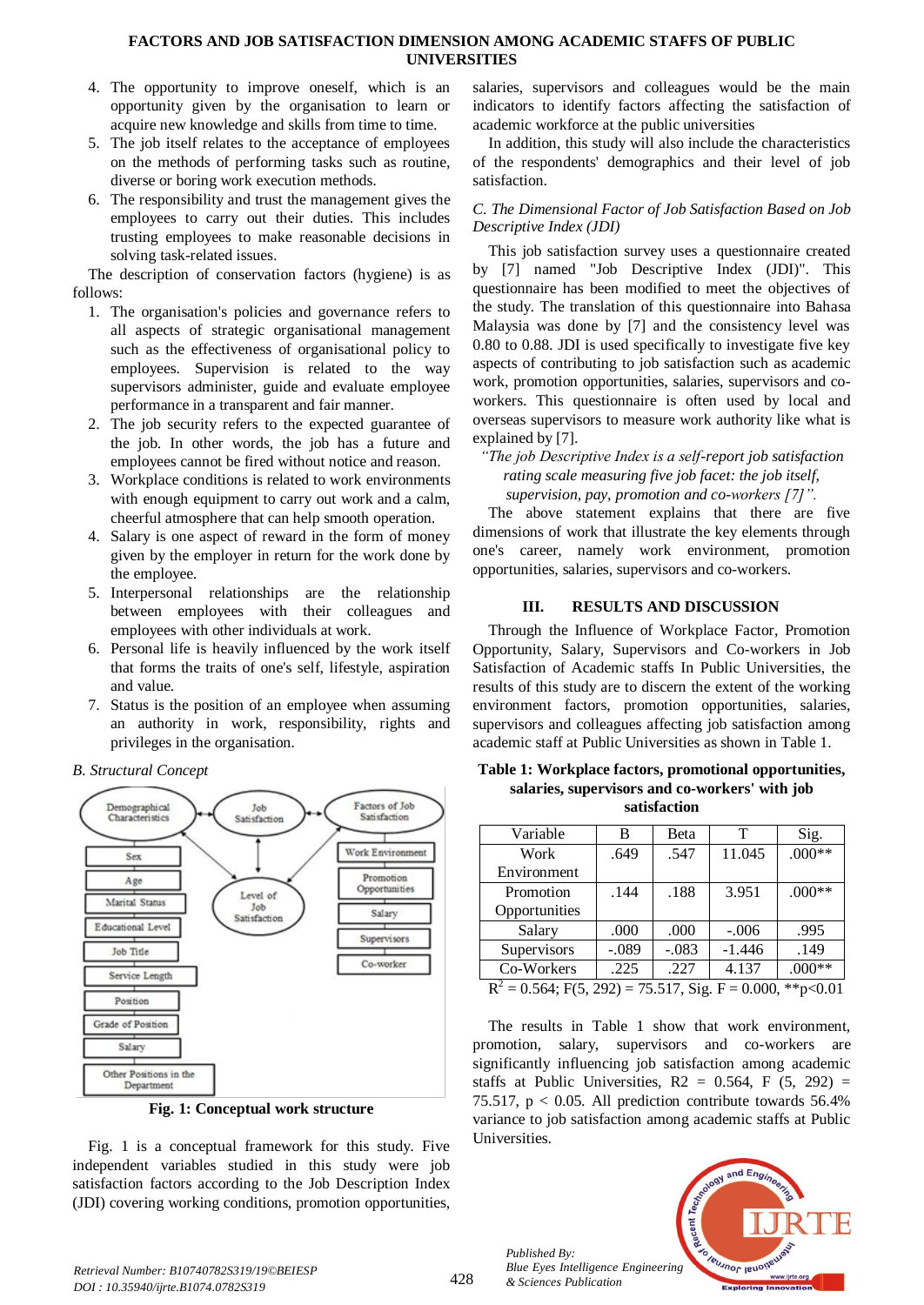Further analysis found that the working environment,  $\beta =$ 0.547, t (292) = 11.045, p < 0.01; promotion,  $\beta = 0.188$ , t  $(292) = 3.951$ , p < 0.01; and co-workers,  $\beta = 0.227$ , t (292) = 4.137, p <0.01 significantly affect job satisfaction. Meanwhile, the salary,  $\beta = 0.000$ , t (292) = -0.006, p> 0.05; and supervisors,  $\beta = -0.083$ , t (292) = -1.446, p > 0.05 did not

significantly affect job satisfaction among academic staffs at Public Universities.

This chapter discusses the descriptive analysis findings as well as its inference. A total of 14 hypotheses have been tested in this study. It can therefore be concluded that thirteen hypotheses have been accepted, while the other one hypothesis has been rejected in this study.

## **Table 2: Hypotheses formula**

|                | Hypothesis                                                                                                    | Results  |
|----------------|---------------------------------------------------------------------------------------------------------------|----------|
| H1             | There was a significant relationship between the working atmosphere and the job satisfaction of academic      | Accepted |
|                | staffs at Public Universities.                                                                                |          |
| H2             | There was a significant relationship between the promotion opportunity and the job satisfaction of            | Accepted |
|                | academic staffs at Public Universities.                                                                       |          |
| H <sub>3</sub> | There was a significant relationship between the salary and the job satisfaction of academic staffs at Public | Accepted |
|                | Universities.                                                                                                 |          |
| H <sub>4</sub> | There was a significant relationship between the supervisors and the job satisfaction of academic staffs at   | Accepted |
|                | Public Universities.                                                                                          |          |
| H <sub>5</sub> | There was a significant relationship between the co- worker and the job satisfaction of academic staffs at    | Accepted |
|                | Public Universities.                                                                                          |          |
| H <sub>6</sub> | There is a difference in the satisfaction of academic work in the Public University based on gender           | Accepted |
| H7             | There is a difference in the satisfaction of academic work in the Public University based on age              | Accepted |
| H8             | There is a difference in the satisfaction of academic work in the Public University based on marital status   | Accepted |
| H9             | There is a difference in the satisfaction of academic work in the Public University based on educational      | Accepted |
|                | level                                                                                                         |          |
| H10            | There is a difference in the satisfaction of academic work in the Public University based on job title        | Accepted |
| H11            | There is a difference in the satisfaction of academic work in the Public University based on service length   | Rejected |
| H12            | There is a difference in the satisfaction of academic work in the Public University based on grade of         | Accepted |
|                | position                                                                                                      |          |
| H13            | There is a difference in the satisfaction of academic work in the Public University based on salary           | Accepted |
| H14            | There is a difference in the satisfaction of academic work in the Public University based on other positions  | Accepted |
|                | in the department                                                                                             |          |

There is a difference in the satisfaction of academic work at Public University based on other positions in the department. The analysis of one-way variants to examine the differences in job satisfaction of academic staffs at Public Universities based on other positions in different departments are shown in Table 3.

**Table 3: One-way ANOVA difference between job satisfaction with other positions in the department**

|                         |               | JKD    | DK  | <b>MKD</b> |       | Sig. P  |
|-------------------------|---------------|--------|-----|------------|-------|---------|
| <b>Job Satisfaction</b> | Between Group | 8.443  |     |            | 6.961 | $000**$ |
|                         | Inter-Group   | 88.845 | 293 | .303       |       |         |
|                         | Total         | 97.287 | 297 |            |       |         |

\*\*  $p < 0.01$ 

The results of the one-way variant analysis in Table 3 show that there is significant difference in the satisfaction of academic staffs [F  $(4, 293) = 6.961$ , p = 0.000] in the Public Universities based on other positions in the department. Therefore, H14 is accepted. Furthermore, *Tukey's* post-hoc test was conducted to identify the satisfaction of academic staffs at Public Universities

based on other positions in different departments. The test results are shown in Table 4.



*Published By:*